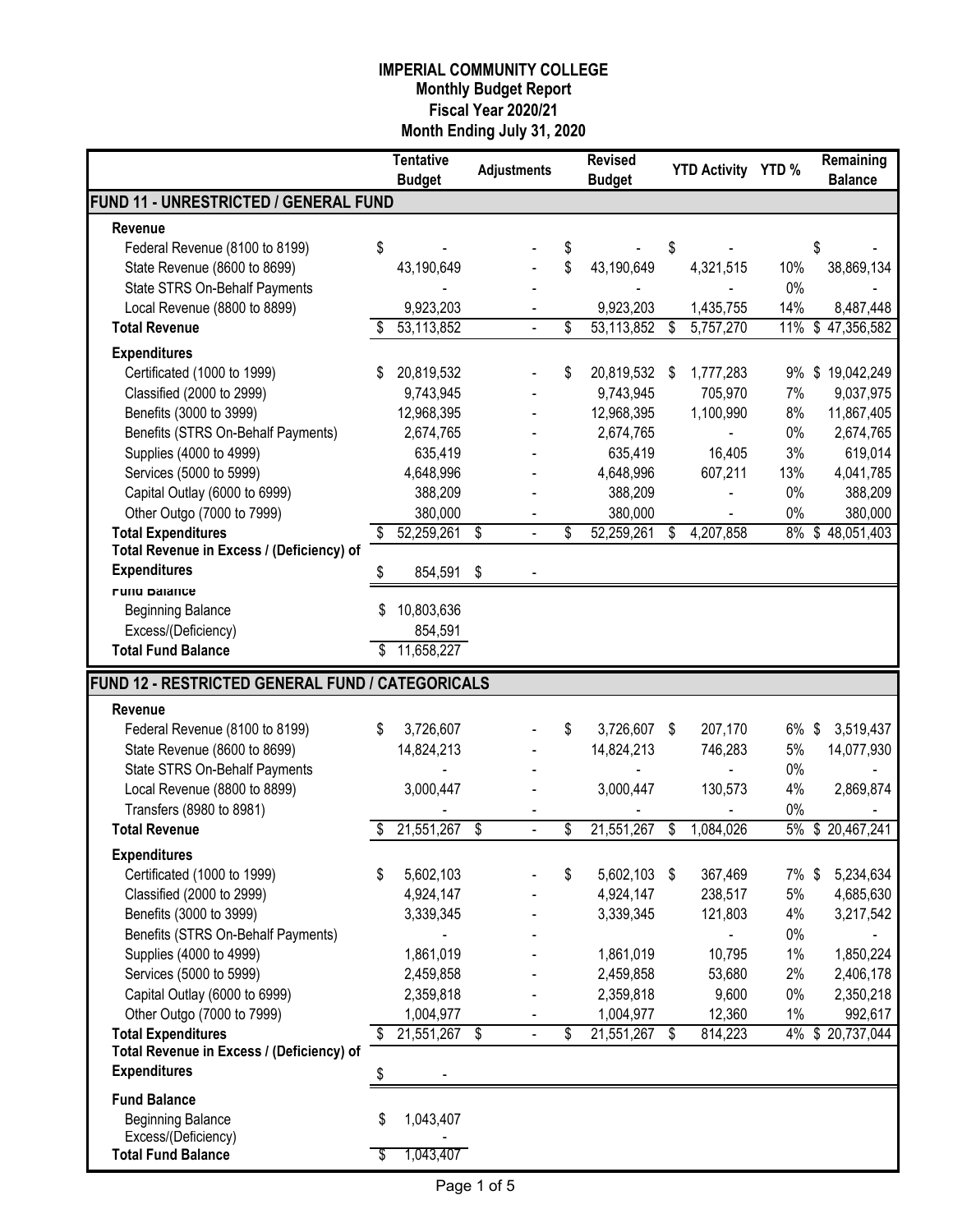|                                                          |    | <b>Tentative</b><br><b>Budget</b> |                          | <b>Adjustments</b> | <b>Revised</b><br><b>Budget</b> |    | <b>YTD Activity YTD %</b> |                |                                        | Remaining<br><b>Balance</b> |
|----------------------------------------------------------|----|-----------------------------------|--------------------------|--------------------|---------------------------------|----|---------------------------|----------------|----------------------------------------|-----------------------------|
| <b>FUND 22 - BUILDING FUND</b>                           |    |                                   |                          |                    |                                 |    |                           |                |                                        |                             |
| Revenue                                                  |    |                                   |                          |                    |                                 |    |                           |                |                                        |                             |
| Local Revenue (8800 to 8899)                             | \$ | 438,926                           |                          |                    | \$<br>438,926                   | S  |                           | $0\%$ \$       |                                        | 438,926                     |
| Interfund Transfers In                                   |    |                                   |                          |                    |                                 | \$ |                           | 0%             |                                        |                             |
| <b>Total Revenue</b>                                     | \$ | 438,926                           |                          |                    | \$<br>438,926                   | S  | $\blacksquare$            | $0\%$          | $\overline{\mathbf{s}}$                | 438,926                     |
| <b>Expenditures</b>                                      |    |                                   |                          |                    |                                 |    |                           |                |                                        |                             |
| Services (5000 to 5999)                                  | \$ | 61,204                            |                          |                    | \$<br>61,204                    |    | $\blacksquare$            | $0\%$ \$       |                                        | 61,204                      |
| Capital Outlay (6000 to 6999)                            |    | 1,853,512                         |                          |                    | 1,853,512                       |    | 59,830                    | 3%             |                                        | 1,793,682                   |
| <b>Total Expenditures</b>                                | \$ | 1,914,716                         | $\overline{\mathcal{S}}$ |                    | \$<br>1,914,716                 | \$ | 59,830                    | 3%             | $\overline{\boldsymbol{\mathfrak{s}}}$ | 1,854,886                   |
| Total Revenue in Excess / (Deficiency) of                |    |                                   |                          |                    |                                 |    |                           |                |                                        |                             |
| <b>Expenditures</b>                                      |    | (1,475,790)                       |                          |                    |                                 |    |                           |                |                                        |                             |
| <b>Fund Balance</b>                                      |    |                                   |                          |                    |                                 |    |                           |                |                                        |                             |
| <b>Beginning Balance</b>                                 | \$ | 1,526,646                         |                          |                    |                                 |    |                           |                |                                        |                             |
| Excess/(Deficiency)                                      |    | (1,475,790)                       |                          |                    |                                 |    |                           |                |                                        |                             |
| <b>Total Fund Balance</b>                                | \$ | 50,856                            |                          |                    |                                 |    |                           |                |                                        |                             |
| FUND 33 - CHILD DEVELOPMENT FUND                         |    |                                   |                          |                    |                                 |    |                           |                |                                        |                             |
|                                                          |    |                                   |                          |                    |                                 |    |                           |                |                                        |                             |
| <b>Revenue</b>                                           |    |                                   |                          |                    |                                 |    |                           |                |                                        |                             |
| State Revenue (8600 to 8699)                             | \$ | 1,189,763                         |                          |                    | \$<br>1,189,763 \$              |    |                           | $0\%$          | -\$                                    | 1,189,763                   |
| Local Revenue (8800 to 8899)<br><b>Total Revenue</b>     | \$ | 25,152<br>$1,214,915$ \$          |                          |                    | \$<br>25,152<br>$1,214,915$ \$  |    | 597<br>597                | 2%<br>$0\%$ \$ |                                        | 24,555<br>1,214,318         |
|                                                          |    |                                   |                          |                    |                                 |    |                           |                |                                        |                             |
| <b>Expenditures</b>                                      |    |                                   |                          |                    |                                 |    |                           |                |                                        |                             |
| Certificated (1000 to 1999)<br>Classified (2000 to 2999) | \$ | 55,603                            |                          |                    | \$<br>55,603 \$                 |    | 4,479                     | 8% \$<br>7%    | \$                                     | 51,124                      |
| Benefits (3000 to 3999)                                  |    | 454,401<br>265,224                |                          |                    | 454,401<br>265,224              |    | 30,615<br>9,873           | 4%             |                                        | 423,786<br>255,351          |
| Supplies (4000 to 4999)                                  |    | 261,959                           |                          |                    | 261,959                         |    |                           | $0\%$          |                                        | 261,959                     |
| Services (5000 to 5999)                                  |    | 27,943                            |                          |                    | 27,943                          |    |                           | 0%             |                                        | 27,943                      |
| Capital Outlay (6000 to 6999)                            |    | 139,025                           |                          |                    | 139,025                         |    |                           | 0%             |                                        | 139,025                     |
| <b>Total Expenditures</b>                                | \$ | 1,204,155                         | \$                       | ä,                 | \$<br>1,204,155                 | \$ | 44,968                    | 4%             | \$                                     | 1,159,187                   |
| Total Revenue in Excess / (Deficiency) of                |    |                                   |                          |                    |                                 |    |                           |                |                                        |                             |
| <b>Expenditures</b>                                      |    | 10,760                            |                          |                    |                                 |    |                           |                |                                        |                             |
| <b>Fund Balance</b>                                      |    |                                   |                          |                    |                                 |    |                           |                |                                        |                             |
| <b>Beginning Balance</b>                                 | S  | 248,772                           |                          |                    |                                 |    |                           |                |                                        |                             |
| Excess/(Deficiency)                                      |    | 10,760                            |                          |                    |                                 |    |                           |                |                                        |                             |
| <b>Total Fund Balance</b>                                | S  | 259,532                           |                          |                    |                                 |    |                           |                |                                        |                             |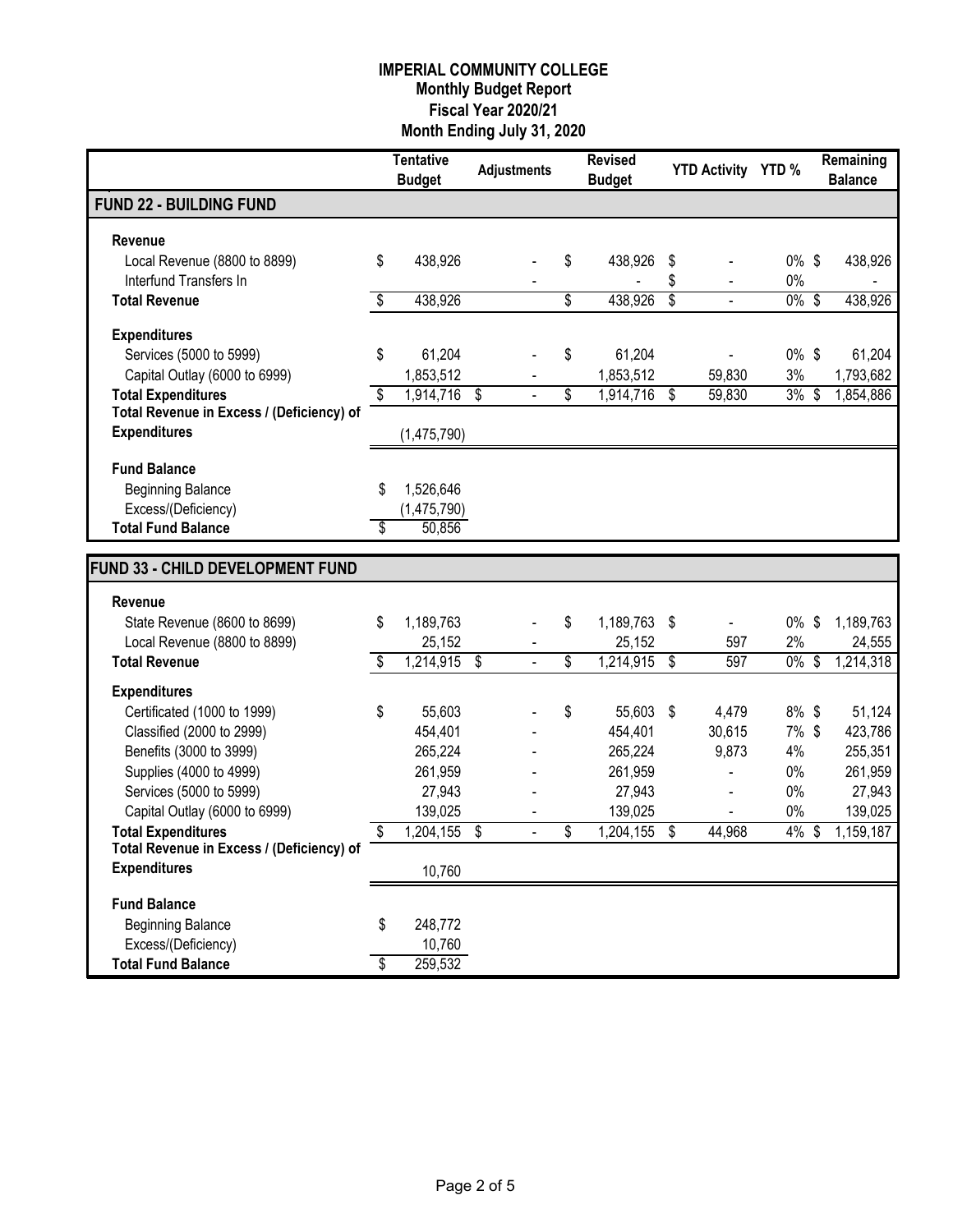|                                                                        |    | <b>Tentative</b><br><b>Budget</b> | <b>Adjustments</b> | <b>Revised</b><br><b>Budget</b> |     | <b>YTD Activity</b> | YTD %    | Remaining<br><b>Balance</b> |
|------------------------------------------------------------------------|----|-----------------------------------|--------------------|---------------------------------|-----|---------------------|----------|-----------------------------|
| <b>FUND 51 - CERTIFICATE OF PARTICIPATION (LRB)</b>                    |    |                                   |                    |                                 |     |                     |          |                             |
| Revenue                                                                |    |                                   |                    |                                 |     |                     |          |                             |
| Local Revenue (8800 to 8899)                                           |    | 2,000                             |                    | \$<br>2,000                     | -\$ |                     | $0\%$ \$ | 2,000                       |
| <b>Total Revenue</b>                                                   |    | 2,000                             |                    | \$<br>2,000                     | \$  |                     | 0%       | \$<br>2,000                 |
| Total Revenue in Excess / (Deficiency) of                              |    |                                   |                    |                                 |     |                     |          |                             |
| <b>Expenditures</b>                                                    |    | 2,000                             |                    |                                 |     |                     |          |                             |
|                                                                        |    |                                   |                    |                                 |     |                     |          |                             |
| <b>Expenditures</b>                                                    |    |                                   |                    |                                 |     |                     |          |                             |
| Capital Outlay (6000 to 6999)                                          |    | 343,048                           |                    | \$<br>343,048 \$                |     |                     | $0\%$ \$ | 343,048                     |
| <b>Total Expenditures</b><br>Total Revenue in Excess / (Deficiency) of |    | 343,048 \$                        |                    | \$<br>343,048                   | \$  |                     | $0\%$    | \$<br>343,048               |
| <b>Expenditures</b>                                                    | S  | (341, 048)                        |                    |                                 |     |                     |          |                             |
|                                                                        |    |                                   |                    |                                 |     |                     |          |                             |
| <b>Fund Balance</b>                                                    |    |                                   |                    |                                 |     |                     |          |                             |
| <b>Beginning Balance</b>                                               | \$ | 341,048                           |                    |                                 |     |                     |          |                             |
| Excess/(Deficiency)                                                    |    | (341, 048)                        |                    |                                 |     |                     |          |                             |
| <b>Total Fund Balance</b>                                              | S  |                                   |                    |                                 |     |                     |          |                             |
|                                                                        |    |                                   |                    |                                 |     |                     |          |                             |
| <b>FUND 61 - SELF-INSURANCE FUND</b>                                   |    |                                   |                    |                                 |     |                     |          |                             |
| Revenue                                                                |    |                                   |                    |                                 |     |                     |          |                             |

| <b>Revenue</b>                            |              |                          |     |      |          |     |
|-------------------------------------------|--------------|--------------------------|-----|------|----------|-----|
| Local Revenue (8800 to 8899)              | 750          | $\overline{\phantom{0}}$ | 750 | - \$ | $0\%$ \$ | 750 |
| <b>Total Revenue</b>                      | 750          |                          | 750 | S.   |          | 750 |
| Total Revenue in Excess / (Deficiency) of |              |                          |     |      |          |     |
| <b>Expenditures</b>                       | 750          |                          |     |      |          |     |
| <b>Fund Balance</b>                       |              |                          |     |      |          |     |
| <b>Beginning Balance</b>                  | \$<br>55,264 |                          |     |      |          |     |
| Excess/(Deficiency)                       | 750          |                          |     |      |          |     |
| <b>Total Fund Balance</b>                 | 56,014       |                          |     |      |          |     |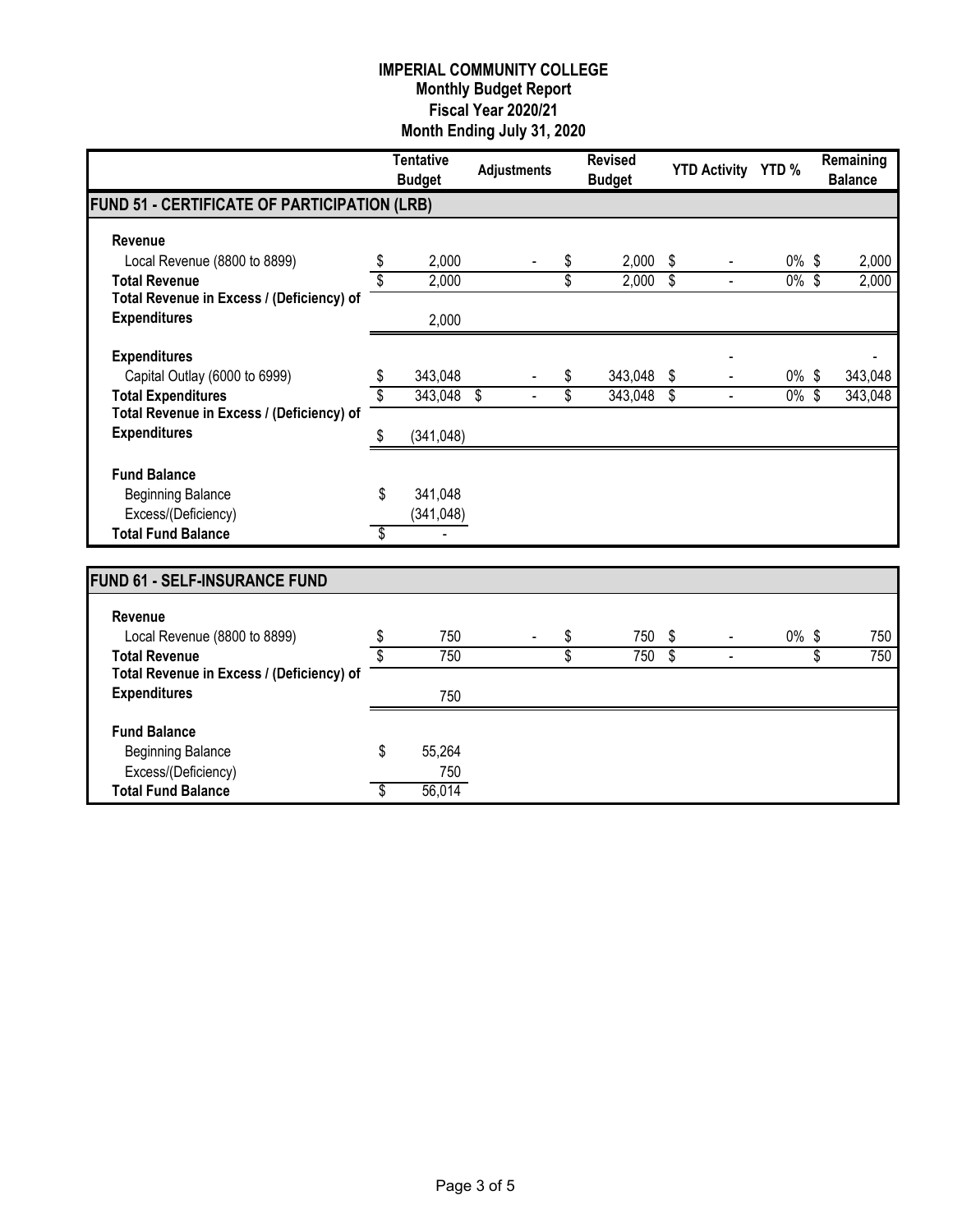|                                                        | <b>Tentative</b><br><b>Budget</b> | <b>Adjustments</b>        |    | <b>Revised</b><br><b>Budget</b> |    | <b>YTD Activity</b> | YTD%     | Remaining<br><b>Balance</b> |
|--------------------------------------------------------|-----------------------------------|---------------------------|----|---------------------------------|----|---------------------|----------|-----------------------------|
| FUND 71 - Associated Student Government / Campus Clubs |                                   |                           |    |                                 |    |                     |          |                             |
| Revenue                                                |                                   |                           |    |                                 |    |                     |          |                             |
| <b>Vendor Contracts</b>                                | \$<br>23,000                      |                           | \$ | 23,000                          | \$ |                     | $0\%$ \$ | 23,000                      |
| <b>Vending Machines</b>                                |                                   |                           |    |                                 | \$ |                     | $0\%$    |                             |
| <b>Special Events</b>                                  | 201                               |                           |    | 201                             | \$ |                     | 0%       | 201                         |
| Interest                                               | 100                               |                           |    | 100                             | \$ |                     | 0%       | 100                         |
| Other                                                  | 68,740                            |                           |    | 68,740                          | \$ |                     | 0%       | 68,740                      |
| <b>Total Revenue</b>                                   | \$<br>$92,041$ \$                 |                           | \$ | 92,041                          | Ŝ  |                     | $0\%$ \$ | 92,041                      |
| <b>Expenditures</b>                                    |                                   |                           |    |                                 |    |                     |          |                             |
| <b>ASG General Expenses</b>                            | \$<br>5,325                       |                           | \$ | 5,325                           | \$ |                     | $0\%$ \$ | 5,325                       |
| <b>Campus Clubs Expenses</b>                           | 65,940                            |                           |    | 65,940                          | \$ |                     | $0\%$    | 65,940                      |
| President / Secretary Stipends                         | 3,175                             |                           |    | 3,175                           | \$ | $\blacksquare$      | 0%       | 3,175                       |
| <b>Student Employment</b>                              |                                   |                           |    |                                 | \$ |                     |          |                             |
| Administration - Senate Stipends /                     |                                   |                           |    |                                 |    |                     |          |                             |
| Promotional                                            | 3,000                             |                           |    | 3,000                           | \$ |                     | 0%       | 3,000                       |
| <b>Committee Events / Activities</b>                   | 13,500                            |                           |    | 13,500                          | \$ |                     | 0%       | 13,500                      |
| Travel / Mileage                                       |                                   |                           |    |                                 |    |                     | 0%       | $\blacksquare$              |
| Capital Outlay                                         |                                   |                           |    |                                 | \$ |                     | 0%       |                             |
| Contingency                                            | 1,000                             |                           |    | 1,000                           | \$ |                     | 0%       | 1,000                       |
| <b>Total Expenditures</b>                              | \$<br>91,940                      | $\overline{\mathfrak{s}}$ | \$ | 91,940                          | \$ | $\blacksquare$      | $0\%$ \$ | 91,940                      |
| Total Revenue in Excess / (Deficiency) of              |                                   |                           |    |                                 |    |                     |          |                             |
| <b>Expenditures</b>                                    | 101                               |                           |    |                                 |    |                     |          |                             |
| <b>Fund Balance</b>                                    |                                   |                           |    |                                 |    |                     |          |                             |
| <b>Beginning Balance</b>                               | \$<br>132,979                     |                           |    |                                 |    |                     |          |                             |
| Excess/(Deficiency)                                    | 101                               |                           |    |                                 |    |                     |          |                             |
| <b>Total Fund Balance</b>                              | \$<br>133,080                     |                           |    |                                 |    |                     |          |                             |

| <b>FUND 72 - STUDENT REPRESENTATIVE FEES</b> |    |        |              |      |        |           |        |
|----------------------------------------------|----|--------|--------------|------|--------|-----------|--------|
| Revenue                                      |    |        |              |      |        |           |        |
| Local Revenue (8800 to 8899)                 | \$ | 14,200 | \$<br>14,200 | - \$ | 12,939 | $91\%$ \$ | 1,261  |
| <b>Total Revenue</b>                         | S  | 14,200 | \$<br>14,200 | S    | 12,939 | 91% \$    | 1,261  |
| <b>Expenditures</b>                          |    |        |              |      |        |           |        |
| Services (5000 to 5999)                      |    | 14,200 | \$<br>14,200 | - \$ |        | $0\%$ \$  | 14,200 |
| <b>Total Expenditures</b>                    | \$ | 14,200 | \$<br>14,200 | - \$ |        | $0\%$ \$  | 14,200 |
| Total Revenue in Excess / (Deficiency) of    |    |        |              |      |        |           |        |
| <b>Expenditures</b>                          |    |        |              |      |        |           |        |
| <b>Fund Balance</b>                          |    |        |              |      |        |           |        |
| <b>Beginning Balance</b>                     | \$ | (654)  |              |      |        |           |        |
| Excess/(Deficiency)                          |    |        |              |      |        |           |        |
| <b>Total Fund Balance</b>                    |    | (654)  |              |      |        |           |        |